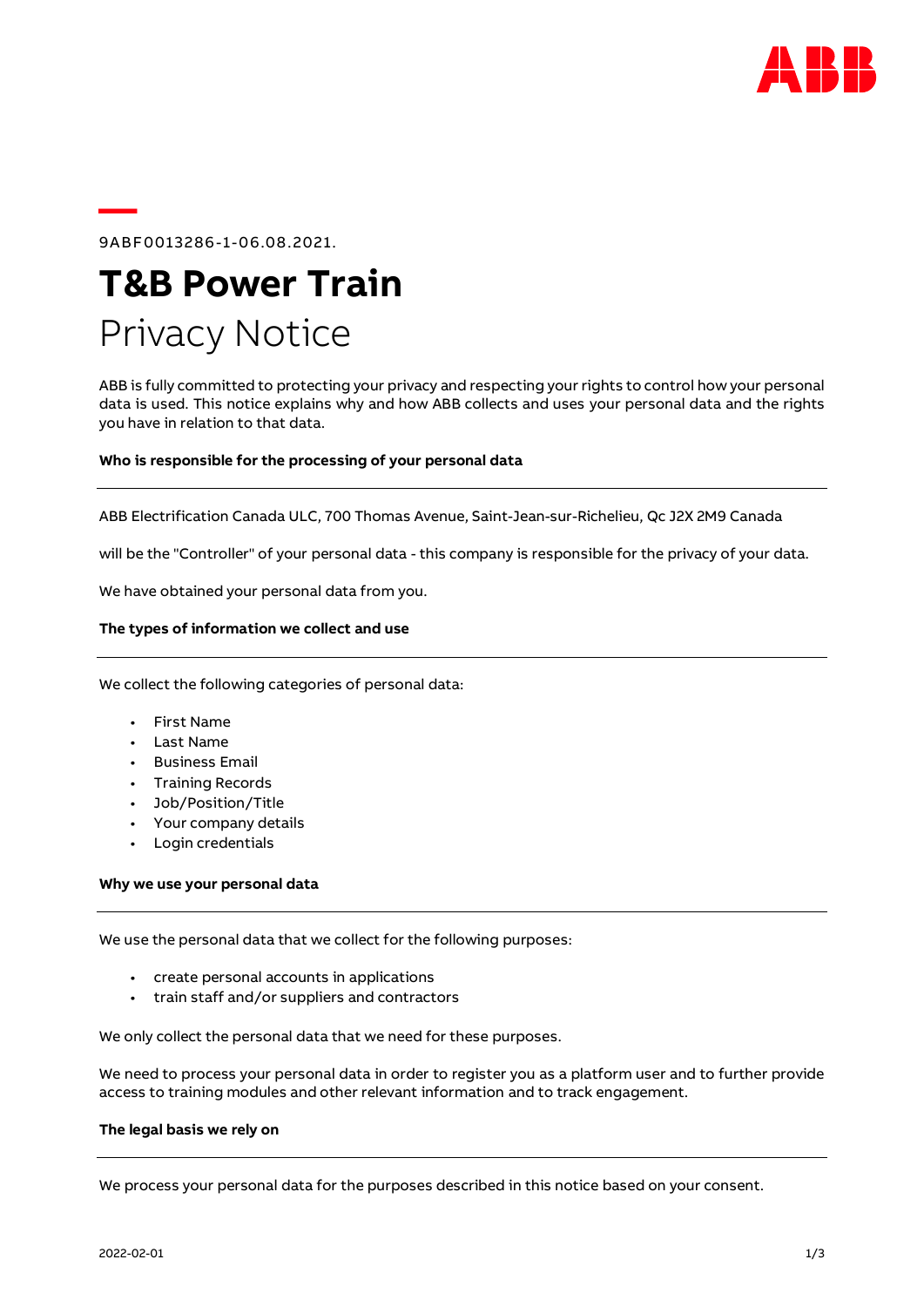#### **Parties we share your personal data with**

We only share your personal data with other ABB affiliates or third parties as necessary for the purposes described in this table below. Where we share your personal data with an affiliate or third party so that it is transferred to or becomes accessible from outside the European Union ("EU") and the European Economic Area ("EEA") or outside the country where the ABB company that controls your data is located, we always put adequate safeguards in place to protect your personal data. Examples of these safeguards are an adequacy decision of the European Commission or Standard Contractual Clauses. We have taken additional measures for the transfer of data from within to outside the EU, EEA and outside the country where the ABB company that controls your data is located to protect your personal data. If you would like an overview of the safeguards which are in place, please submit a request at [www.abb.com/privacy.](http://www.abb.com/privacy)

| Recipient name or – for non-EU countries – $\vert$ Recipient location<br>recipient category                                                                                                                                                                                                                                                             |                                   | <b>Purpose</b>                                                                                                                     |
|---------------------------------------------------------------------------------------------------------------------------------------------------------------------------------------------------------------------------------------------------------------------------------------------------------------------------------------------------------|-----------------------------------|------------------------------------------------------------------------------------------------------------------------------------|
| Service providers such as IT services, mar-<br>keting agencies, independent agents, pay-<br>ment processors, rating and assessment<br>services, professional and advisory services<br>including accountants, auditors, lawyers, in-<br>surers, bankers, recruiters, travel agents<br>and other advisors or service providers<br>working on ABB's behalf | Canada                            | Platform technical maina-<br>tance                                                                                                 |
| Insolvency administrators or creditors                                                                                                                                                                                                                                                                                                                  | EU/EEA and non-EU/EEA<br>(global) | For default and insolvency<br>management                                                                                           |
| Potential or actual acquirers of ABB busi-<br>nesses or assets                                                                                                                                                                                                                                                                                          | EU/EEA and non-EU/EEA<br>(global) | For the evaluation of the busi-<br>ness or assets in question or<br>executing the transfor-<br>mation/merger of the compa-<br>nies |
| Recipients as required by applicable law or<br>legal process, to law enforcement or gov-<br>ernment authorities, etc.                                                                                                                                                                                                                                   | EU/EEA and non-EU/EEA<br>(global) | Where required by applicable<br>law or a legitimate request by<br>government authorities, or a<br>valid legal requirement          |

#### **How long we keep your personal data**

Based on mandatory legislation, ABB must keep certain personal data for a minimum period of time. We only keep your personal data for as long as necessary for the purposes described in this privacy notice. In general, we will process your personal data for as long as you would like to use T&B Power Train Platform and maintain your user account. There are periodical reviews in place in order to remove the data of inactive users.

Your personal data might be kept for longer period only if required by local laws and regulatory requirements. At the same time, applicable data protection laws require that we do not keep personal data in an identifiable form for any longer than is necessary for the purpose for which the personal data is being